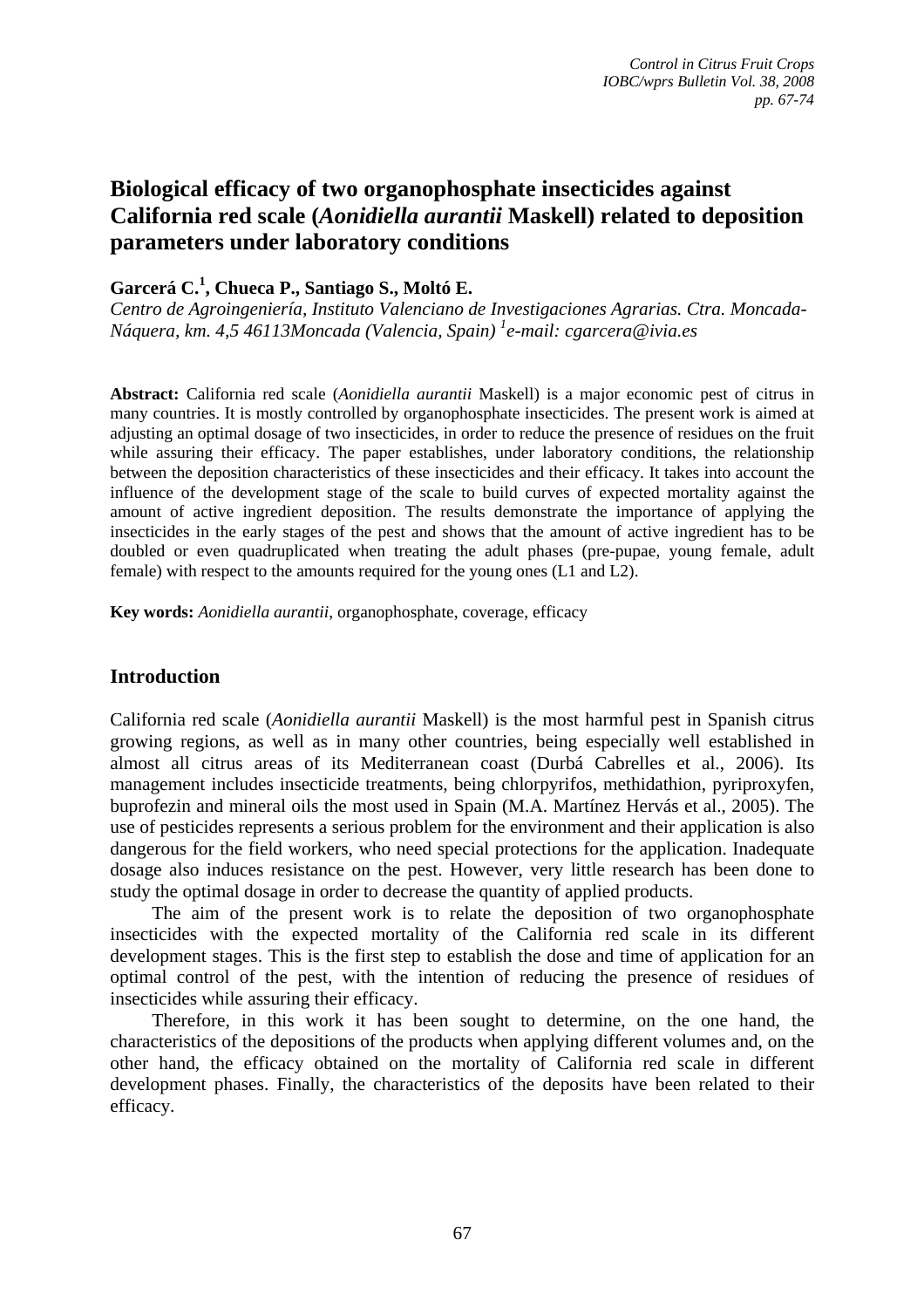## **Material and methods**

#### *Product application*

The pesticides were applied by means of a Potter precision laboratory spray tower (C. Potter, 1952) (Figure 1). It consists of a metallic central tube, with has a small deposit on the top, connected to a pneumatic nozzle. At the bottom of the tube there is a platform where the specimen that receives the spray is situated. It performs a pneumatic spray and in all the trials 1 bar of air pressure was used.

In previous experiences using this device, it was realized that an important part of the sprayed volume did not reach the target, because it evaporated or adhered to the tube walls. In order to know the actual volume that reaches the target a preliminary trial was performed to calibrate the procedure. In this experiment 5 plastic Petri dishes were dried and weighed (Precision scales, XR 205 SM-DR) for each tested volume (500  $\mu$ l, 1000  $\mu$ l, 2000  $\mu$ l, 3000  $\mu$ l and 4000 µl). Then, they were sprayed with the corresponding volumes of water and weighed again, thus obtaining the weight of the deposited spray by calculating the differences. Finally, this data was converted to volume and expressed in percentage of the total volume that had been added to the tower deposit. This is what was called the recovery percentage.





Figure 1. Potter tower Figure 2. Lighting system

### *Deposition studies*

Square, white PVC collectors (4x4 cm), which have drop retention behaviour similar to that of the citrus leaves (G. Mercader et al., 1995), were used as artificial targets. They were sprayed with water, adding 1% p/p of an iron quelate (Sequestrene 138 Fe G-100, Syngenta) as a red colouring agent, to generate a high contrast with the background, necessary for the subsequent image analysis. An experimental design of one factor, the volume  $(\mu I)$  with 5 levels (500, 1000, 2000, 3000 and 4000) and 5 replicates, was performed.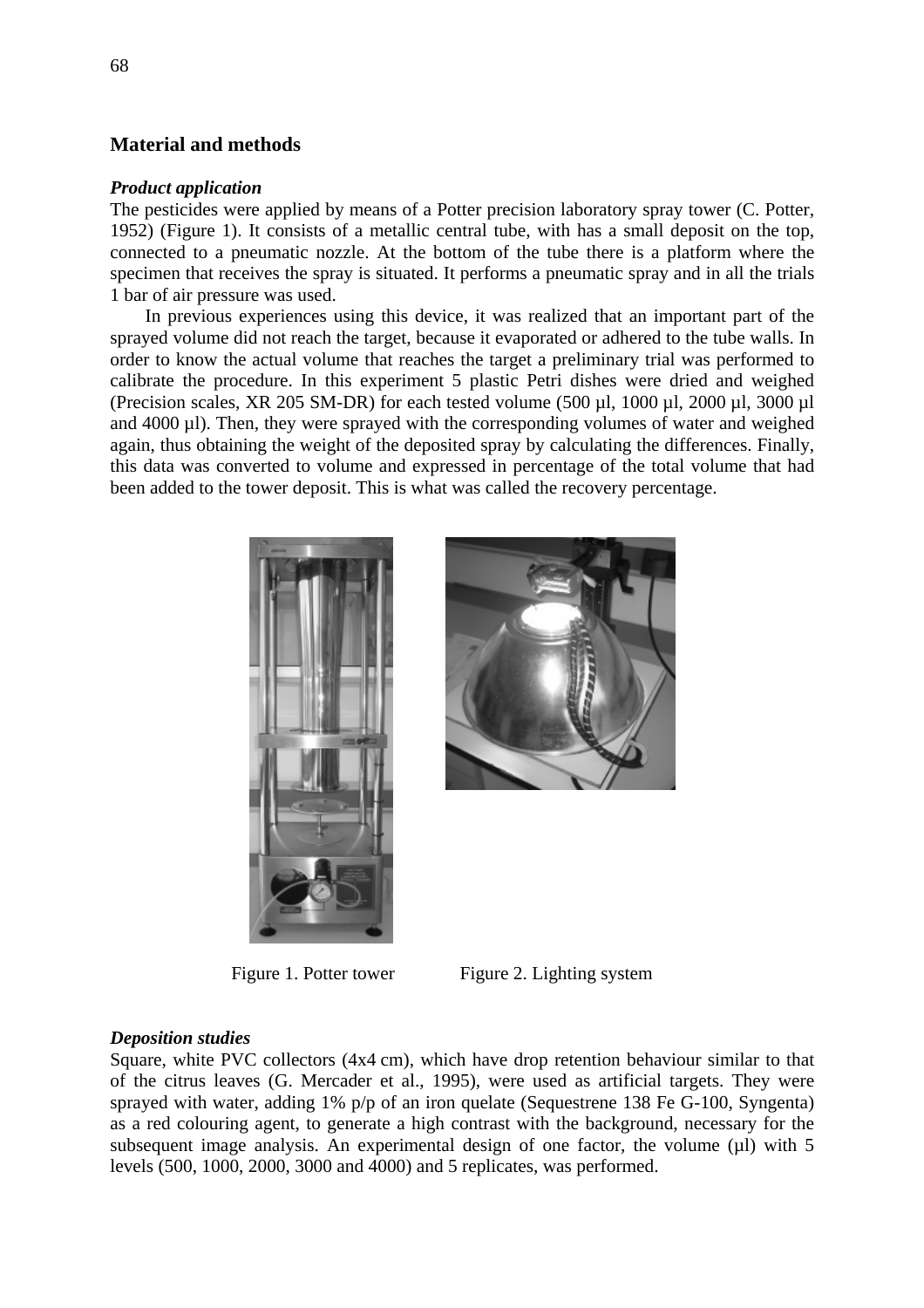These collectors were then photographed with a digital camera (Canon PowerShot A70) under a lighting system (Figure 2) composed by an aluminium hood, which was the support, and two circular fluorescent lamps (Philips, TLE 22W/54 and TLE 32W/54). The photographs were taken with a resolution of 2 pixels per mm, and compressed to JPG format. The camera was set in a Polaroid MP-4 Land Camera support at a vertical distance of 27.5 cm over the samples, to make all the photographs in similar conditions.

In order to calibrate the images spatially, a ruler was photographed in the same enlargement conditions of the collectors and the number of pixels contained between two marks of the ruler in this image was counted. This gave the scaling factor to convert pixels in µm.

After the calibration, the images were analysed with commercial software (Matrox Inspector v. 2.2, Matrox Electronic Systems Ltd.). The analysis consisted of 4 phases:

- A representative region of the observed deposition on the image was manually selected.
- This region was converted to a 256 grey level image.
- On the latter image, a grey level threshold to separate droplets from background was set by an operator. This person compared visually the segmentation result with the original image until obtaining a satisfactory accuracy in the representation of the spray
- Once the impact of the droplets was isolated, three features were calculated from the image: coverage (percentage of total surface covered by the spray), Feret mean diameter (FMD) of each of the impacts  $(\mu m)$  and number of impacts per square centimetre.

#### *Efficacy trials*

Biological efficacy of treatments was estimated based on insect absolute mortality, this defined as the percentage of individuals that did not evolve from the total, since mortality of the control was almost zero.

California red scale infested lemons, reared under a protocol developed by the Entomology Unit of the IVIA, were employed along the experiments (Figure 3).



Figure 3. California red scale infested lemon

The life cycle of the California red scale was divided in four phases, based on the cycle stages described by L.D. Foster et col. (1995), which were supposed to have different sensitivity to the treatments: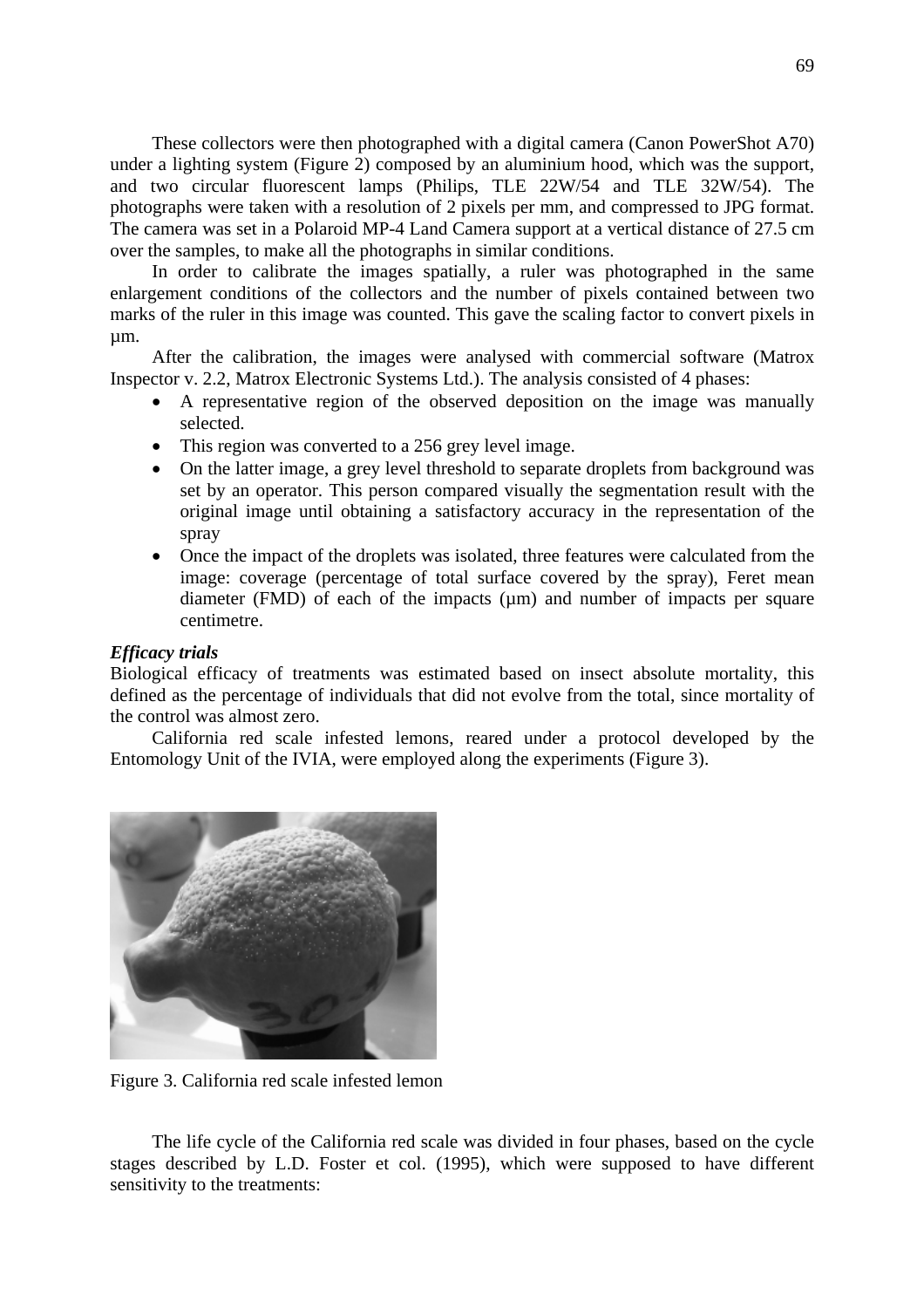- L1, which includes Instar 1 and Molt 1 stages
- L2, which includes Instar 2 and Molt 2 stages
- H, which includes young female, adult female and gravid female stages (H1, H2 and  $H3)$
- PP, which includes prepupae male and pupae male stages

To obtain individuals in a specific phase for the trial the larvae were let evolve during a prefixed number of days since they fixed in the lemon surface. This number was 5 days for L1, 9 days for L2 and 15 days for H and PP.

At least 50 live individuals in each lemon were identified by marking them with a permanent pen (Figure 4) before performing the treatments. Ten days after treatments, the marked individuals that had not evolved were counted to estimate the percentage of mortality, because they were supposed to have died because of the treatment.



Figure 4. Surface of an infested lemon, prepared for its spraying

An experimental design of two factors with 5 replicates was performed: the first factor was the water volume rate, with 5 levels, 4 volumes ( $\mu$ l) (1000, 2000, 3000 and 4000) plus a control; and the second factor was the life phase with the four levels the life cycle of the California red scale had been divided in (L1, L2, H, PP). This experimental design was carried out with two organophosphate insecticides (Product A and Product B), both of them applied at the label maximum concentration, prescribed for the treatment of this pest in citrus.

It is important to remark that the dose of treatment 1 is half of that of the treatment 2, third part of the treatment 3 and fourth part of the treatment 4, which means that different treatments implies a dose increase by means of increasing the volume while the product concentration is always the same.

#### *Statistical analysis*

The Analysis of Variance (ANOVA) was employed in its factorial version to study the results of the efficacy trials (two factors: volume and development phase) and in its simple version to evaluate the deposition parameters (one factor: volume). The Shapiro-Wilks test was used over the model residues to test the normality of the data and the Levene test to evaluate their homocedasticity (homogeneity of variances). All these tests were performed with 95% confidence interval. The non-parametric Tukey test was used for the comparison of means, which lowers Type I error.

When some of the assumptions of the ANOVA were violated, the Kruskal-Wallis nonparametric variance analysis was performed. In this case, the Box and Whisker plot with the median confidence intervals was used to compare the means. However, in this work only ANOVA results are presented, because results were identical and interpretation is straightforward.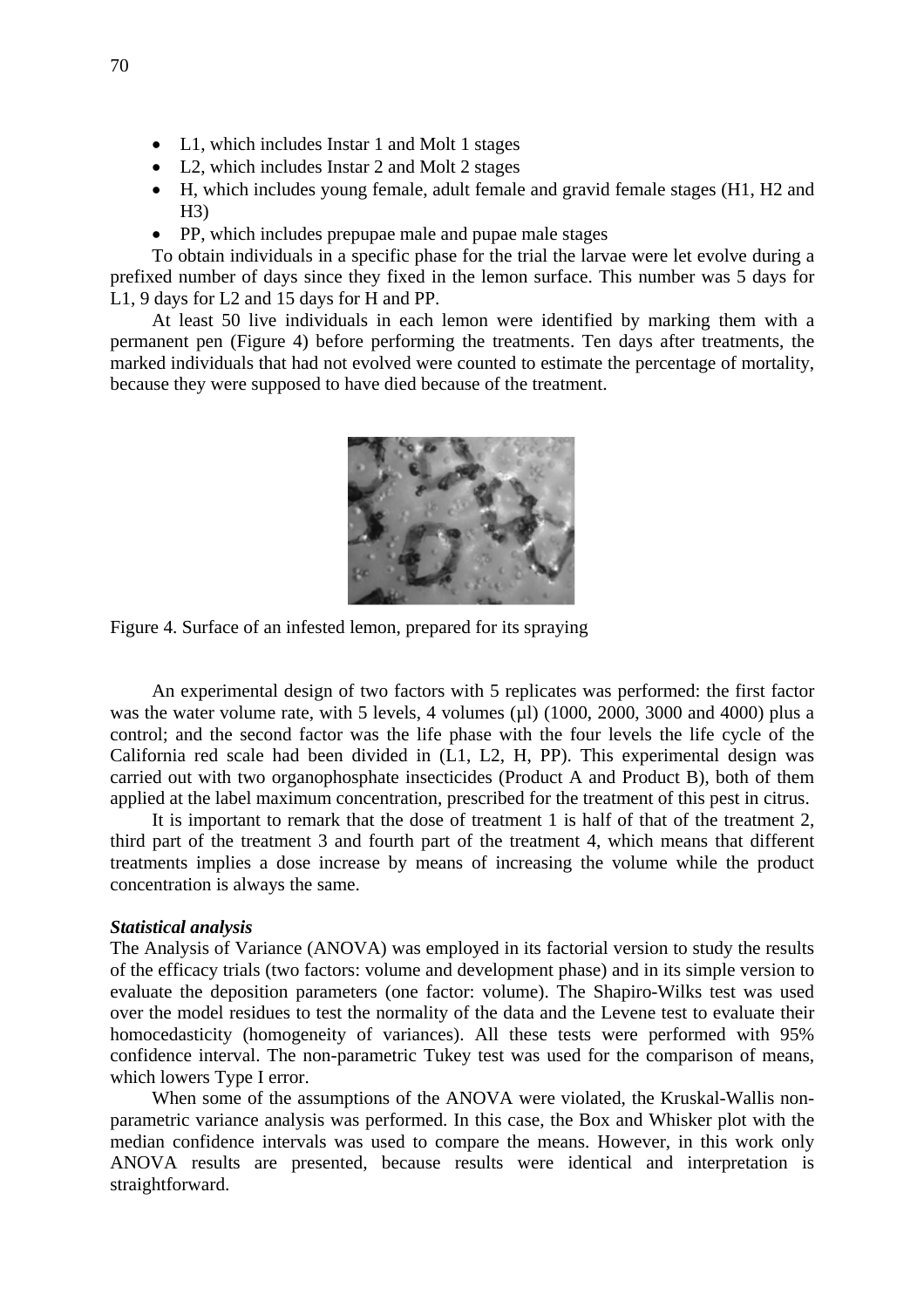## **Results**

#### *Deposition studies: Recovery percentage*

It is important to remark that the obtained recovery percentages were very low, going from 4.8% to 7.1%. The volume was not statistically significant for this factor (Figure 5), that is to say, the percentage of recovered volume was almost the same whichever the applied volume was, so the volume reaching the target was proportional to the initial volume that is located on the tower deposit. Therefore, the active ingredient dose that later on would be effectively put on the lemons would be proportional to the water volume.



Figure 5. Tukey HSD-Intervals for the recovery percentage

#### *Deposition studies: Deposit characterization*

Regarding the coverage percentage, although there was no significant difference between 1000 µl and 2000 µl, the volume was statistically significant, as it can be observed on the Figure 6. The coverage percentage increased proportionally with the volume.



Figure 6. Tukey-HSD Intervals for coverage percentage

It was also noticed that when the volume was higher than  $1000 \mu l$ , the impact size increased too, and the number of impacts decreased (Figure 7), which seemed to happen because as the volume increased, the impacts aggregate and give rise to larger impacts.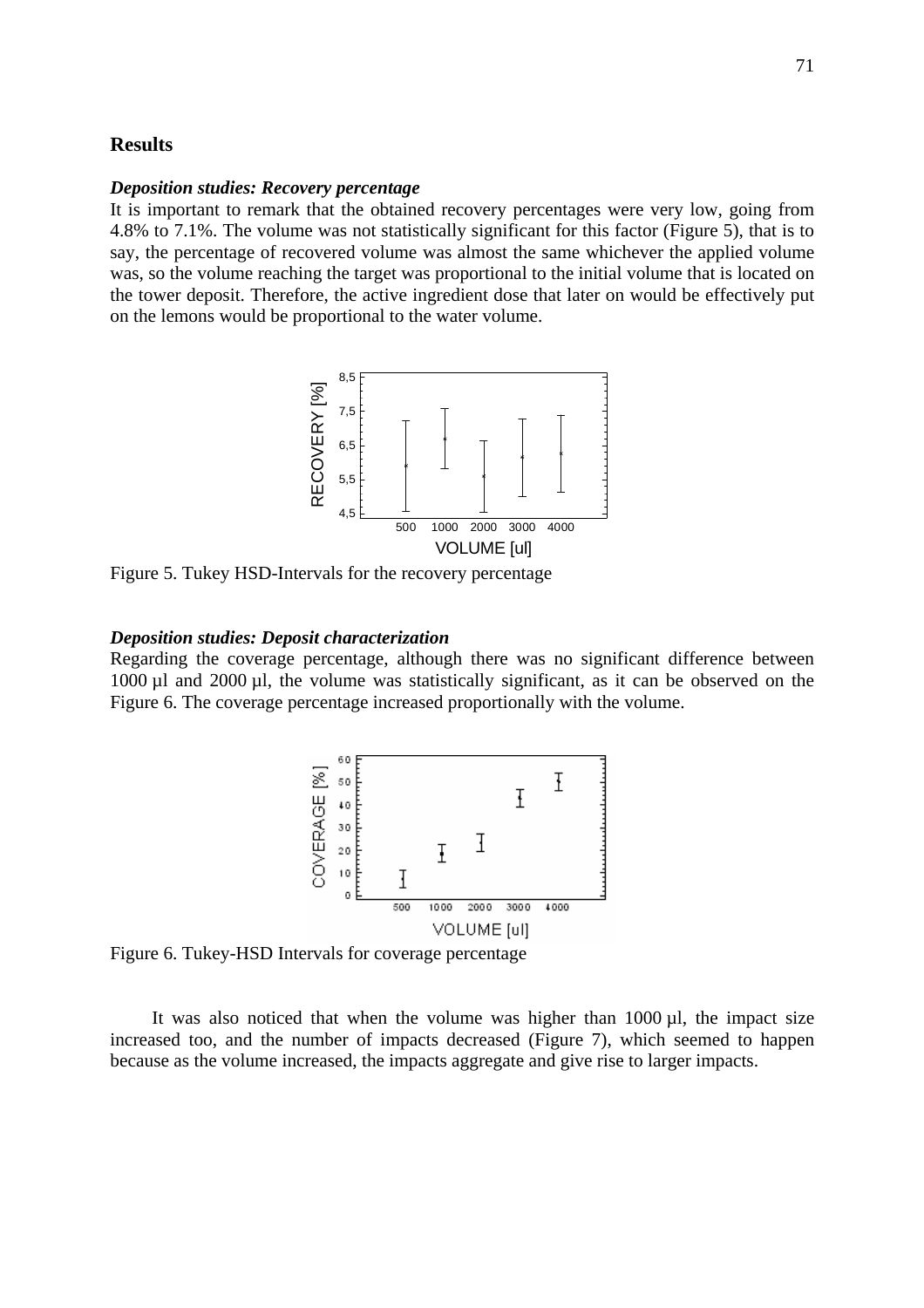

Figure 7. Tukey-HSD Intervals for the number of impacts per square centimetre and FMD  $(\mu m)$ 

#### *Efficacy trials*

First of all, the quantity of sprayed active ingredient with each volume ( $\mu$ g a.i./cm<sup>2</sup>) was estimated on the basis of the recovery percentage, the employed concentration and the content of active ingredient in each product (Table 1).

| Table 1. Estimation of active ingredient sprayed ( $\mu$ g a.i./cm <sup>2</sup> ) (Average $\pm$ Standard Error) |  |
|------------------------------------------------------------------------------------------------------------------|--|
|                                                                                                                  |  |

| <b>TREATMENTS</b> | $\mu$ g a.i. A/cm <sup>2</sup> | $\mu$ g a.i. B/cm <sup>2</sup> |
|-------------------|--------------------------------|--------------------------------|
| $1000 \mu l$      | $0.88 \pm 0.10$                | $0.99 \pm 0.10$                |
| $2000 \mu l$      | $1.64 \pm 0.18$                | $2.17 \pm 0.21$                |
| $3000 \mu l$      | $2.82 \pm 0.25$                | $3.47 \pm 0.11$                |
| $4000 \mu l$      | $3.82 \pm 0.28$                | $4.74 \pm 0.23$                |
| Control           | Control                        | Control                        |

Regarding the mortality, significant differences between the control and the other treatments and among the different phases of the scale were observed (Figure 8).

L1 and L2 phases were the most sensitive since they presented the highest mortality (96%) and because high mortality levels were achieved even with the minimal volume, which implied both the minimal coverage and the minimal quantity of active ingredient  $(0.88 \,\mu g \text{ a.i. A/cm}^2 \text{ and } 0.99 \,\mu g \text{ a.i. B/cm}^2).$ 

PP phase was less sensitive. Its mortality increased between treatments of 1000 and 2000 µl (from 0.88 to 1.64 µg a.i./cm<sup>2</sup>) with Product A, reaching 30% of coverage, and between 1000 and 3000 µl (from 0.99 to 3.47 µg a.i./cm<sup>2</sup>) with Product B, reaching almost 40% of coverage, with 83% of mortality in the first case and 98% in the second one. For higher volumes, its mortality did not increase significantly.

The H phase was the least sensitive, showing the lowest mortality levels. The increase of volume up to 2000 µ1 (1.64 µg a.m. A/cm<sup>2</sup> and 2.17 µg a.m. B/cm<sup>2</sup>), which implied an increase of coverage up to 30%, did not result in a significant increase of mortality. It only increased when the volume was raised up to  $3000 \mu$ l  $(2.82 \mu$ g a.i. A/cm<sup>2</sup> and 3.47  $\mu$ g a.i. B/cm<sup>2</sup>), with almost 40% of coverage, going the mortality up to 65% with Product A and 60% with Product B. From there on its mortality did not change even if the volume increased up to 4000 µl (3.82 µg a.i.  $A/cm^2$  and 4.74 µg a.i.  $B/cm^2$ ) and therefore the coverage up to 43%.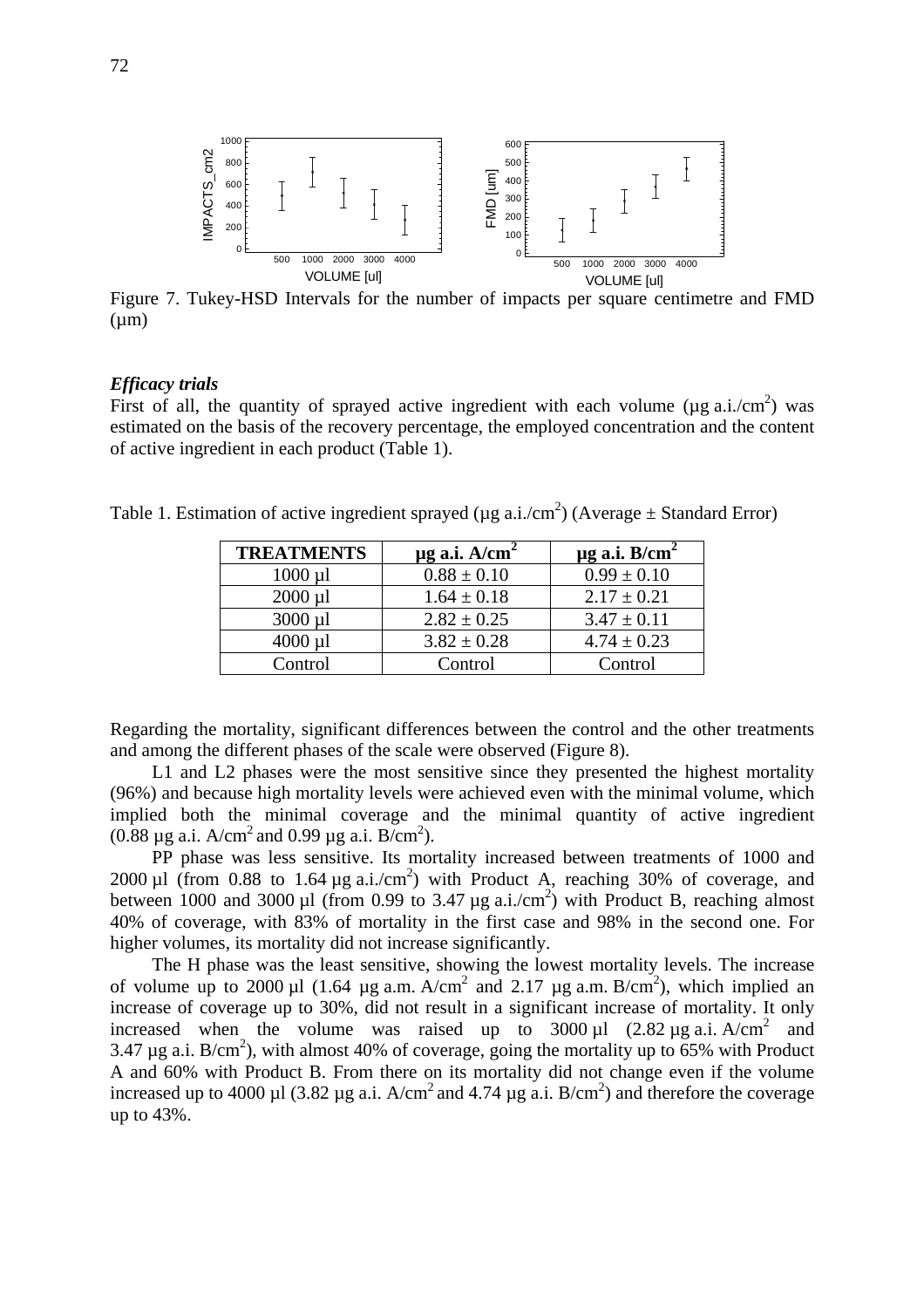

Figure 8. Mortality of California red scale based on the treatment and coverage percentage in each development phase

## **Conclusions**

Regarding the obtained depositions, first of all it was determined that the applied doses  $(\mu g \text{ a.i/cm}^2)$  were proportional to the volume. On the other hand, it was observed that, when applying 1000 µl or more, the more volume is applied, the more coverage is obtained, by means of increasing the impact size and decreasing the number of impacts, which could be because the adjacent impacts aggregate.

Regarding the biological efficacy, the highest mortality was obtained for L1 and L2 when applying 0.88  $\mu$ g a.i. A/cm<sup>2</sup> and 0.99  $\mu$ g a.i. B/cm<sup>2</sup>. Their mortality did not increase although the dose was increased by means of increasing the volume, that is to say, the increase of active ingredient, coverage and impact size did not produce significant changes.

PP phase presented lower mortality and a slight increase was observed when raising the quantity of active ingredient up to 1.64  $\mu$ g a.i. A/ cm<sup>2</sup> and 3.47  $\mu$ g a.i. B/cm<sup>2</sup>. The mortality remained around 85-90% for higher doses, but it is not known if the maximum was reached.

The H phase was the least sensitive, showing the lowest mortality levels. The highest level reached by this stage was 60-65%.

To obtain levels of efficacy in the PP phase similar to those of the young phases, depositions of the active ingredient should be doubled, whereas depositions with the quadruple of the active ingredient only would raise the mortality of the H phase up to 65%.

Hence, this work demonstrated the importance of performing field treatments when the pest is in its first phases of development, since later on treatment is not going to be as effective as it could be.